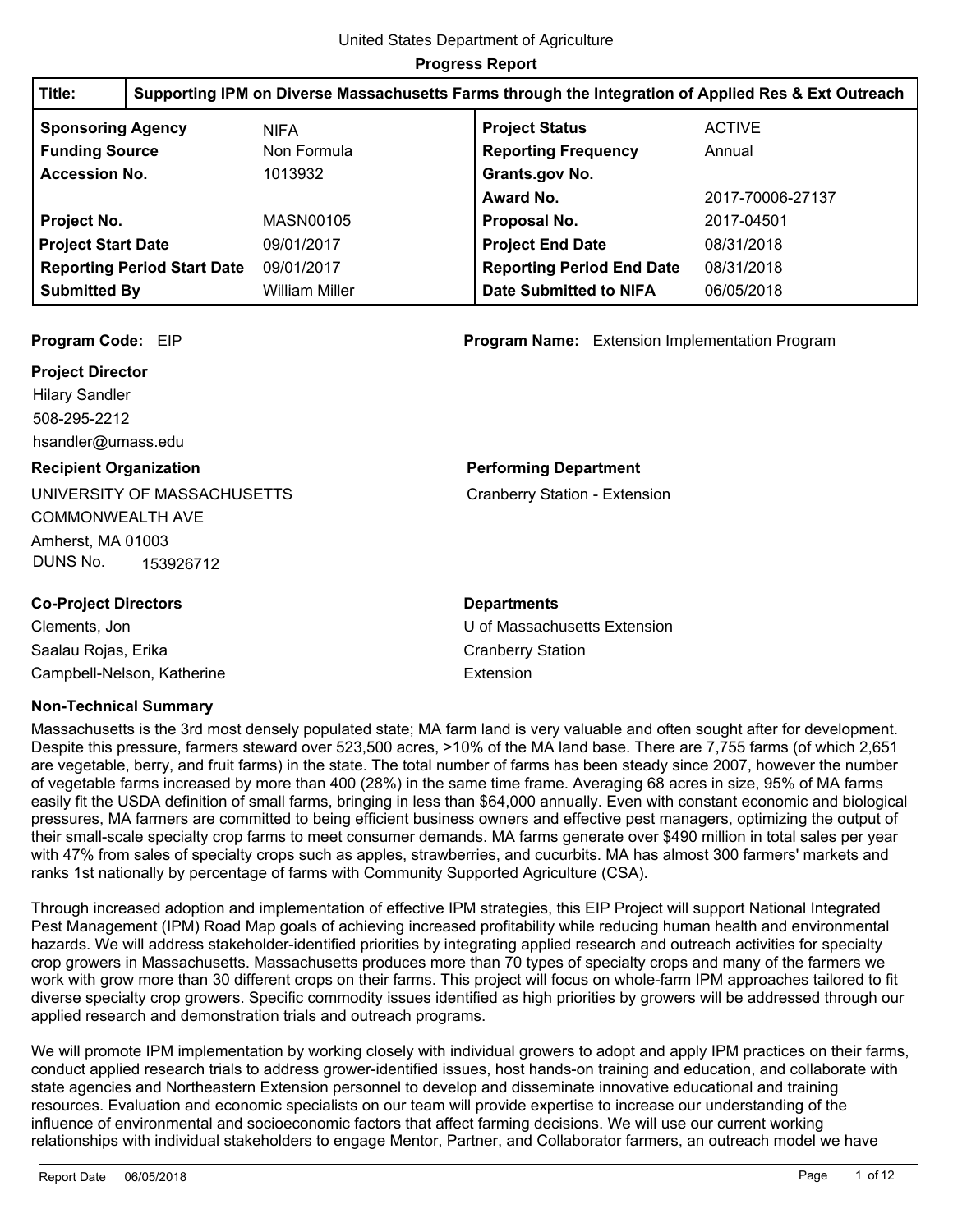| Accession No. 1013932 | <b>Project No. MASN00105</b> |
|-----------------------|------------------------------|
|-----------------------|------------------------------|

successfully deployed over the past 6 years. Our leadership and partnership roles with Extension colleagues in New England and industry and regulatory organizations will continue to further IPM implementation for specialty crop farms in MA. Responding to stakeholder-identified needs, we will expand our skill capacity by participating in professional development programs to improve technical and educational support for MA specialty crop growers.

#### **Accomplishments**

#### **Major goals of the project**

Our Project has Three Overall Goals:

1. Improve IPM practices and strategies related to emerging, invasive, and established pests of specialty crops;

 2. Increase IPM implementation and promote whole-farm sustainability through outreach and training activities and demonstrating effective technological strategies; and

 3. Promote adoption of IPM by expanding and improving the skill capacity of Extension personnel, IPM practitioners, and growers.

Specific objectives for Goal 1 include establishing research and demonstration trials on Partner Farms, including University research stations, and obtaining monitoring data from Collaborator Farms that will direct management decisions and improve outcomes for the grower community at- large. Goal 2 objectives include training Mentor Farmers, providing timely diagnostics, bridging language barriers, and participating in regional digital reporting systems. Goal 3 objectives include acquiring skills in farm business management and information technology as well as obtaining and providing expanded capacity in weed research/outreach for vegetable and fruit farmers.

#### **What was accomplished under these goals?**

Massachusetts is the 3rd most densely populated state; MA farm land is very valuable and often sought after for development. Despite this pressure, farmers steward over 523,500 acres, >10% of the MA land base. There are 7,755 farms (of which 2,651 are vegetable, berry, and fruit farms) in the state. The total number of farms has been steady since 2007, however the number of vegetable farms increased by more than 400 (28%) in the same time frame. Averaging 68 acres in size, 95% of MA farms easily fit the USDA definition of small farms, bringing in less than \$64,000 annually. Even with constant economic and biological pressures, MA farmers are committed to being efficient business owners and effective pest managers, optimizing the output of their small-scale specialty crop farms to meet consumer demands. MA farms generate over \$490 million in total sales per year with 47% from sales of specialty crops such as apples, strawberries, and cucurbits. MA has almost 300 farmers' markets and ranks 1st nationally by percentage of farms with Community Supported Agriculture (CSA).

Through increased adoption and implementation of effective IPM strategies, this EIP Project will support National Integrated Pest Management (IPM) Road Map goals of achieving increased profitability while reducing human health and environmental hazards. We will address stakeholder-identified priorities by integrating applied research and outreach activities for specialty crop growers in Massachusetts. Massachusetts produces more than 70 types of specialty crops and many of the farmers we work with grow more than 30 different crops on their farms. This project will focus on whole-farm IPM approaches tailored to fit diverse specialty crop growers. Specific commodity issues identified as high priorities by growers will be addressed through our applied research and demonstration trials and outreach programs.

#### **Goal 1: Improve IPM Practices and Strategies for Emerging and Established Pests**

#### • **Emerging Pests that Affect Multiple Specialty Crops.**

UMass Fruit Team members coordinated and maintained monitoring networks for brown marmorated stink bug (BMSB), spotted-wing Drosophila (SWD), winter moth (WM) and scale. Findings were shared with the UMass iPiPE project (Garofalo and Clements).

#### **• Advanced Apple IPM.**

Five weather station sites are established in southern New England established for the purpose of validating apple scab predictive models used in Decision Support Systems (DSS). Three Mentor Farms in MA worked with team members to increase their use of cultural controls and reduced-risk pesticides for apple scab and summer diseases. The same growers received additional training on fire blight prediction and management.

#### **• Brassica IPM.**

The 2018-2019 issue of the New England Vegetable Management Guide was published in print and on-line, with several project personnel serving as Editor or Contributor.

**• Efficacy of Organic Pesticides**. 2 presentations given (see "Other Products" section)**.**

#### **Goal 2A: Increase IPM Implementation and Promote Whole-Farm Sustainability through Outreach and Training**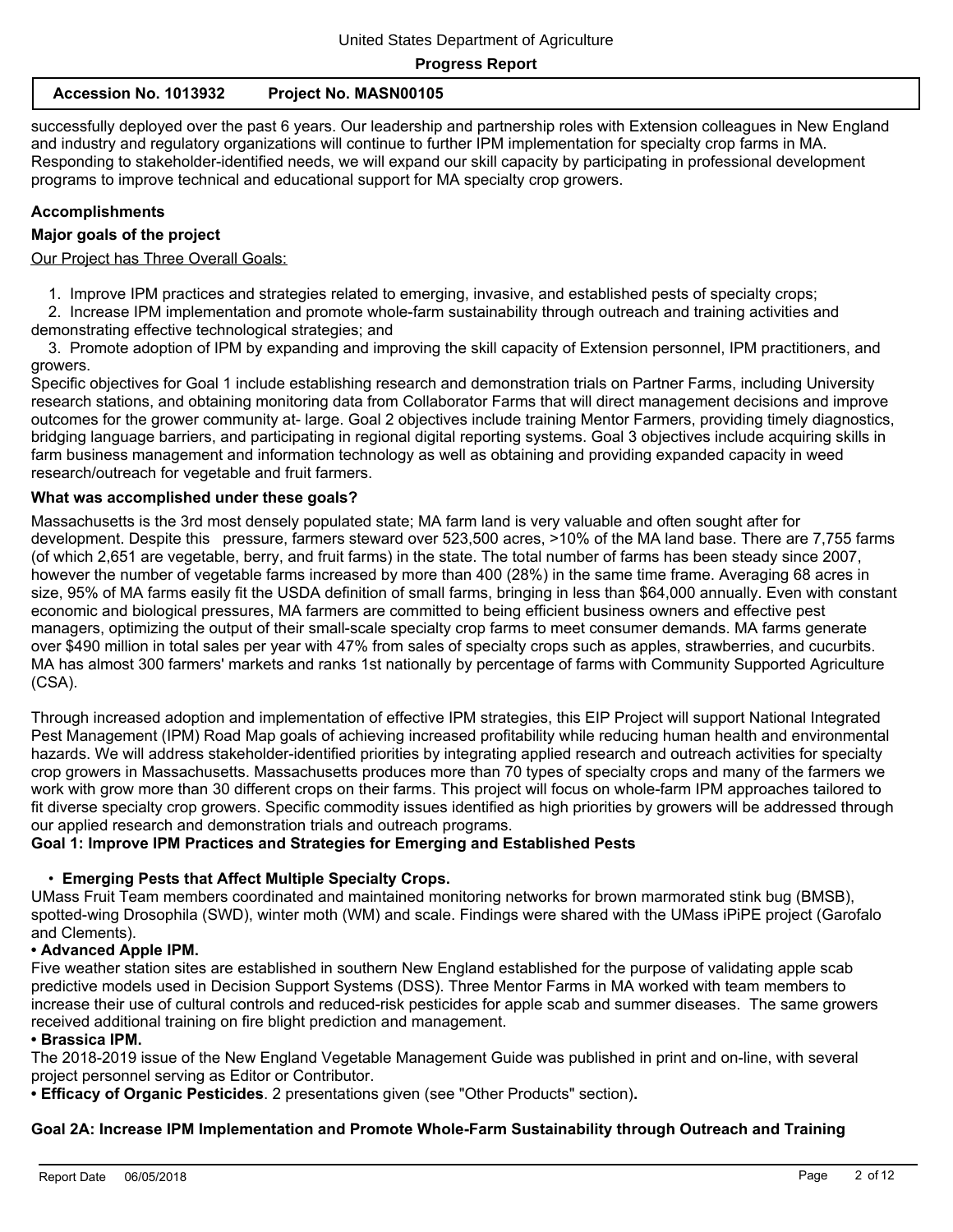#### **Accession No. 1013932 Project No. MASN00105**

#### **Activities**

## **• Training scouts and IPM implementation on Mentor Farms**.

We hosted our annual Advisory Group meeting for the EIP grant. Growers who had previously participated in our program as Mentor Farmers shared their experiences to enhance recruitment of new Mentor Farmers for our new grant. EIP Team members (Lass and Morzuch) gave a presentation on IPM Decision Making and Business Management. In Spring 2018, IPM planning sessions were conducted at all Mentor Farms. Farm visits started in April. EIP Economists participated in planning interviews to provide guidance for business and/or economic goals.

#### **• Provide timely and accurate specialty crop disease/pest diagnostics.**

Apple scab outbreak consultation was conducted at Mountain Orchard, Granville, MA on 5 acres of 'MacIntosh' apples.

9/13/17. Infestations of cranberry scale were confirmed at two different locations in mid-late April 2018.

# **• Conduct Workshops and Training.**

More than 20 presentations were given during the reporting period to support the EIP Project. See "Other products section". **• Bridge Language Barriers.**

We have generated a draft survey to be used as a needs assessment that will guide our future outreach efforts and development of resources for farmers to overcome language barriers on the farm. This assessment tool will be sent out to growers once the team has had a chance to review the survey questions.

#### **• Promote Commonwealth Quality Program (CQP).**

Sandler and Sylvia have worked with Botelho and other MDAR staff to create an audit package for cranberries destined for the fresh market. A feedback session with stakeholders was held May 8, 2018 (11 attending). A launch of the cranberry program is planned for Summer 2018.

#### **Goal 2B: Increase IPM Implementation and Promote Whole-Farm Sustainability through Demonstrating Effective Technological Strategies**

#### **• Digital Recordkeeping.**

Currently growers can log in and access their plans and reports. Work is ongoing to Improve this interface.

#### **• Optimizing Technology Utilization on Specialty Crop Farms**.

We met with Skycision, a drone-enabled software company. A flight demonstration was performed on-site at the UMass Cranberry Station and a workshop was conducted (by Skycision personnel) on the applicability and adaptability of UAS for specialty crops.

#### **• Using Integrated Pest Information Platform for Extension and Education (iPiPE).**

Two undergraduate interns have been hired as result of this project (see Training section). They will work in collaboration with EIP fruit team members to provide additional scouting and trap monitoring at all sites currently participating with the fruit program.

#### **• Weather Stations and Sensors.**

We coordinated a network of 26 RainWise and Onset weather stations. Data were checked weekly and equipment was repaired as needed. Communications with growers about stations and data were accompanied with advice and questions about IPM and decision support systems (DSS). The EIP project finances the link between these 26 stations plus 20 more airport weather stations and New York State NEWA system.

#### **Goal 3: Promote IPM Adoption by Improving and Expanding Skill Capacity and Evaluating Progress • Business Management and IPM Decision Making.**

Lass and Morzuch met with several entering Mentor farmers to provide guidance on business goal planning. The Team reached a consensus to explore the development of an enterprise budget for one vegetable, one small/tree fruit and one cranberry farm for the project.

#### **• Weed Management**.

As soon as weeds emerged, cataloging of persistent weeds on Partner Farms began. A weed management workshop for organic vegetable farmers is planned for July.

#### **• Assessing Change in Behavior and Condition from IPM Extension Efforts.**

None to report at this writing.

#### **What opportunities for training and professional development has the project provided?**

Lass developed an instructional/outreach presentation on the microeconomic foundations for farm-level decision-making. The presentation focused on farm production choices, the related costs of production and the profits earned at different levels of production. The basic microeconomic principles that would drive optimal farm choices were presented and discussed at the IPM Planning meeting at Brigham Hill Community Farm (Grafton, MA) to 31 farmers and educators. In addition to the key principles of microeconomic theory, an illustration showing application of these principles to adoption of new production technology in the nursery industry was included. Extension personnel were interested in obtaining spreadsheets that could assist in computing costs of IPM practices.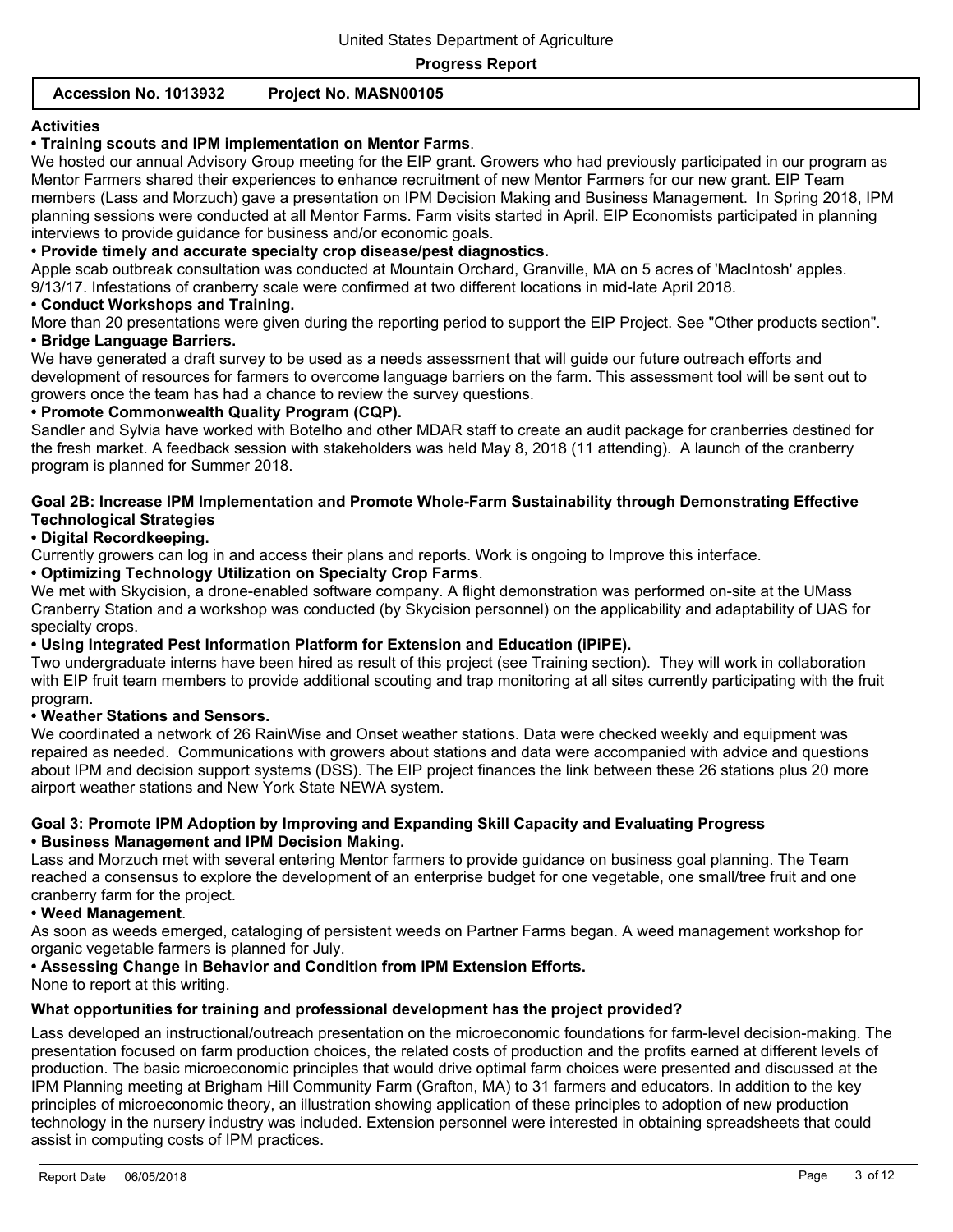# **How have the results been disseminated to communities of interest?**

We gave more than 40 workshops, presentations, and/or training sessions during the reporting period; more than 2,500 growers attended these educational sessions. We published 5 newsletters (35 issues total) that reached more than 4,000 specialty crop growers. We participate in Regional IPM "call-ins" and working groups, which help to strengthen our Extension network and re-focus our educational efforts as needed. Almost all of the EIP Team members are part of the organizing committee for the New England Vegetable and Fruit Conference, a bi-yearly event that attracts more than 1,500 growers from across New England. This 3.5 day event offers multiple opportunities for Extension personnel and growers to share experiences and information on specialty crop production.

# **What do you plan to do during the next reporting period to accomplish the goals?**

# **Goal 1: Improve IPM Practices and Strategies for Emerging and Established Pests**

# • **Emerging Pests that Affect Multiple Specialty Crops.**

We will monitor emerging pests in Mentor, Partner, and Collaborator Farms and other sites as dictated by need. We will collaborate with Integrated Pest Information Platform for Extension and Education (iPiPE) and UMassIT. Emerging pests include spotted wing Drosophila (SWD), winter moth (WM), brown marmorated stink bug (BMSB) and Scale (cranberry); we will also include Japanese Knotweed (JK).

# **• Advanced Apple IPM.**

Team members will educate growers on fungicide alternatives against apple scab (AS), including orchard sanitation and use of forecasting models for AS and Summer Disease Complex (SBFS) to optimize pesticide efficiency. Mentor and Partner Farmers will receive alerts when medium and high risks for Fire Blight (FB) are present. In Year 2, growers' experience with weather stations and model outputs on the Network for Environment and Weather Applications (NEWA) should enable them to handle their own FB risk management. They will present results from applied research projects to growers at state and regional meetings and through Extension publications and will host a workshop demonstrating drift-reduction strategies and improve targeted spray application.

# **• Brassica IPM.**

Outputs and expected deliverables will include presentations and other publications on improved strategies to manage Brassica pests. We will use results from trials and demonstrations to develop newsletter articles, web-based fact sheets, and workshops. New invasive pests will be monitored through our scouting efforts, Collaborator Farms, and in Brassica pest trials; best management practices will be developed and shared with growers.

# **• Efficacy of Organic Pesticides.**

We will conduct at least one study in 2018 on organic pesticide efficacy. Results will be shared with growers through field days, newsletter articles and web-based factsheets. Results will also be shared with the extension community.

# **Goal 2A: Increase IPM Implementation and Promote Whole-Farm Sustainability through Outreach and Training Activities**

# **• Training scouts and IPM implementation on Mentor Farms**.

We will visit at least 10 Mentor Farms regularly throughout the season to scout, assess problems, and provide hands-on training for scouting and pest identification. Invasive pests will be monitored at all of these locations. We will interview all Mentor Farmers at the end of the season to determine implementation success and challenges.

# **• Provide timely and accurate specialty crop disease diagnostics.**

We will work with the Diagnostic Lab to prepare reports that emphasize cultural controls and promote the importance of IPM and the use of disease forecast models. Outreach activities will focus on hands-on activities to properly identify and manage pest problems during field days. We will provide education on forecasting models, fungicide efficacy and resistance management.

# **• Conduct Workshops and Training.**

Our priority topics include pesticide training targeting organic growers, WPS and nutrient compliance and regulations, bee conservation and weed management training, with other subjects addressed as dictated by grower needs. Workshops and trainings are a mainstay of our education outreach efforts and will continue for 2018.

# **• Bridge Language Barriers.**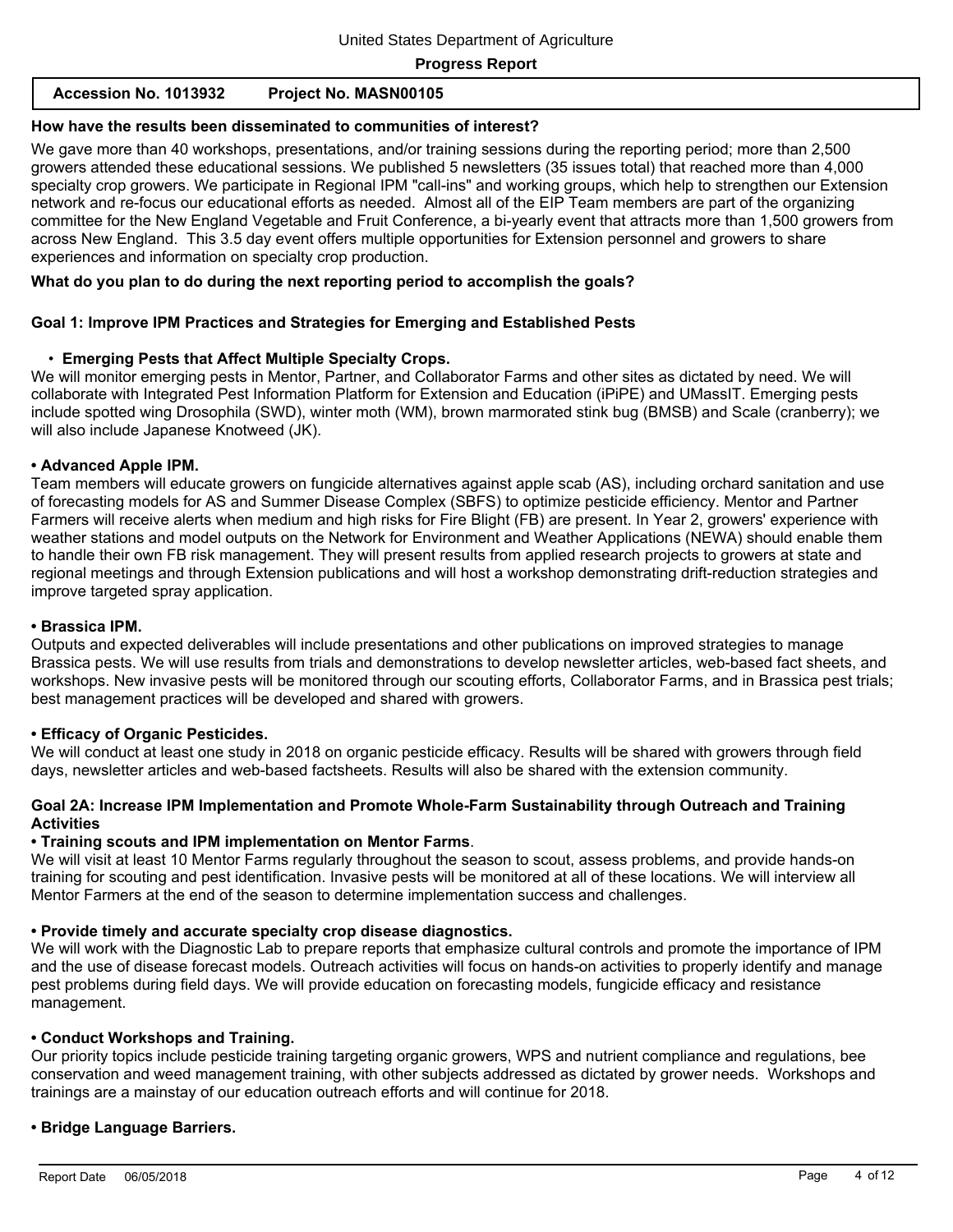| Accession No. 1013932 | Project No. MASN00105 |
|-----------------------|-----------------------|
|-----------------------|-----------------------|

We will generate a survey to be used as a needs assessment that will guide our future outreach efforts and development of resources for farmers to overcome language barriers on the farm. In 2018-19, we will develop language resources such as factsheets, vocabulary and phrase guides, produce 1 short video, and to host IPM related workshops such as WPS training in Spanish.

#### **• Promote Commonwealth Quality Program (CQP).**

We will partner with MDAR/CQP Coordinator, Mr. M. Botelho, to work with Mentor Farmers to improve their IPM practices to meet CQP standards. The CQP fruit and vegetable checklists, which describe and assign point values to practices, will be reviewed and updated to ensure they are current, science-based, meaningful, and workable. Our Vegetable and Fruit Teams will include Botelho and MDAR's expanding CQP support staff in on-farm trainings, field walks and twilight meetings to prepare inspectors/auditors to use the IPM checklists in the field.

#### **Goal 2B: Increase IPM Implementation and Promote Whole-Farm Sustainability through Demonstrating Effective Technological Strategies**

#### **• Digital Recordkeeping.**

We plan to add grower self-service logins during the upcoming year. The IT Consultant (Cavanagh) will identify another IT expert who could assist the EIP Team in the event that he is not available.

#### **• Optimizing Technology Utilization on Specialty Crop Farms**.

We have a 1-year subscription for data analysis and image stitching with Skycision. We will share our experience using UAS and image sensing with growers via workshops and meetings. We will develop a fact sheet and/or BMP on the use of unmanned aerial systems on specialty crops.

#### **• Using Integrated Pest Information Platform for Extension and Education (iPiPE).**

We will evaluate the efficacy of three different organic weed control practices: straw mulch, wood chip mulch and acetic acid. We will implement a trial in hazelnuts and has potential use in other (tree fruit) perennial cropping systems. Information will be shared with our regional Extension colleagues to inform IPM decisions across state lines.

#### **• Weather Stations and Sensors.**

UMass Fruit team members will coordinate a network of weather stations. Data from all stations will be checked weekly and equipment will be repaired as needed. Communications with growers about stations and data will be accompanied with advice and questions about IPM and decision support systems (DSS). We will train the growers to maintain those stations. We will conduct outreach about DSS and encourage the use of the expanded HELP features available on the NEWA site.

#### **Goal 3: Promote IPM Adoption by Improving and Expanding Skill Capacity and Evaluating Progress • Business Management and IPM Decision Making.**

The Team will explore the development of an enterprise budget for one vegetable, one small/tree fruit and one cranberry farm for the project. In 2018-19, Lass and Morzuch will conduct a workshop for growers and others to address the needs identified in Year 1. We will examine the factors that influence whole-farm management decisions.

#### **• Weed Management**.

During the 2018 season, Ghantous and Garofalo will interview growers to assess specific needs and survey orchards and vegetable and small specialty crop farms to determine the frequency and intensity of problematic annual and perennial weeds. Ghantous and Garofalo will implement an IPM plan with selected Mentor Farmers in 2018. They will conduct at least one workshop to promote use of effective IPM techniques for managing weeds on specialty crop farms in 2018-19. One Partner Farm project will be developed for 2018 and weed IPM support will be provided to other fruit and vegetable growers through field walks, newsletter articles, pest alerts, fact sheets and workshops.

#### **• Information Technology (IT) Professional Development.**

Extension personnel will conduct one (1) webinar (related to workshops, trainings, and identified priorities) in 2018-19. We will expand our knowledge, use and development of web-based applications.

#### **• Assessing Change in Behavior and Condition from IPM Extension Efforts.**

During 2018-19, we will use the IPM Toolkit as a guide to improve our evaluation process and focus on one-on-one interviews with growers to obtain relevant information and conduct analyses to identify trends in progress. This assessment will allow us the opportunity to make adjustments to optimize achievement of our short, intermediate, and long-range goals.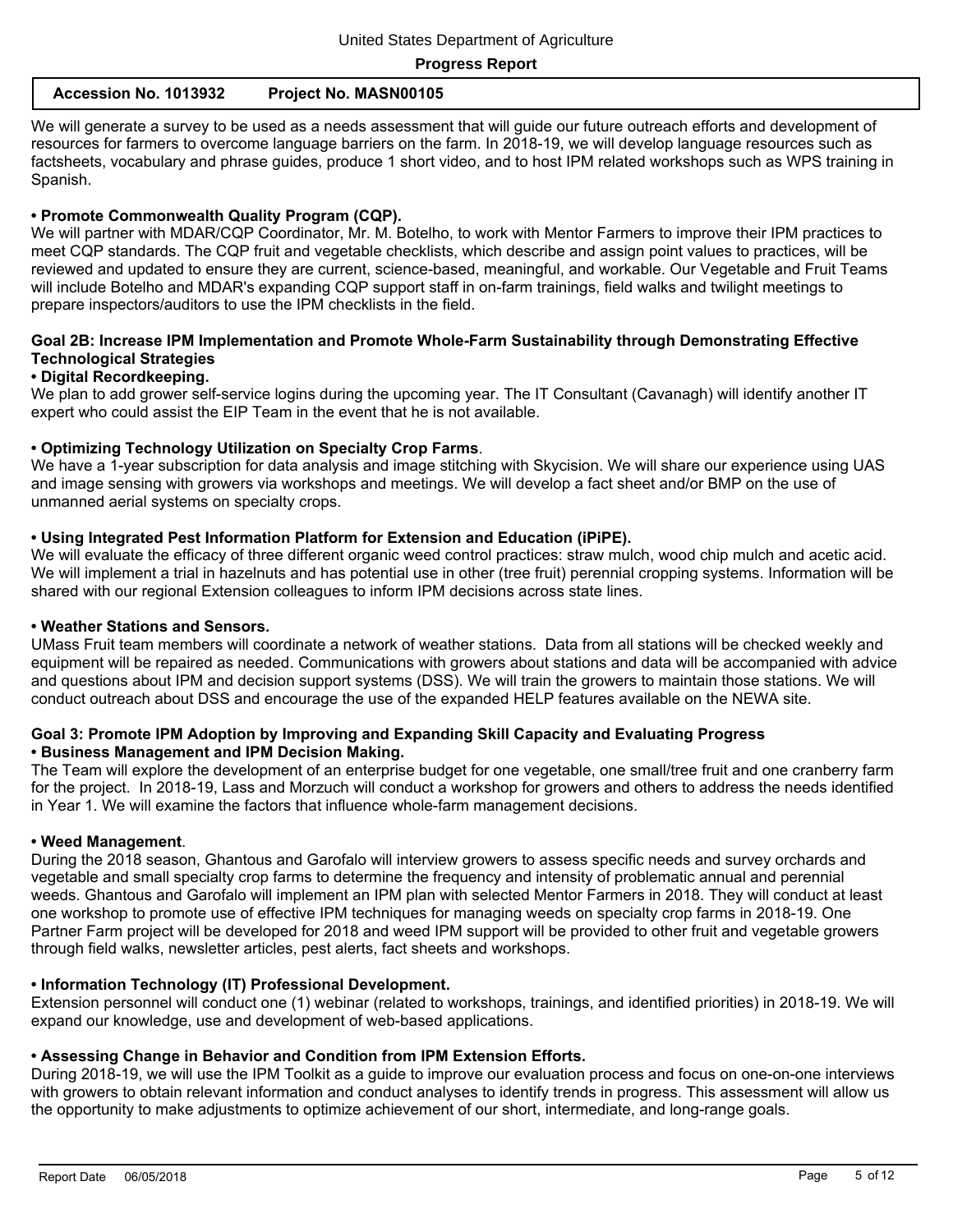# United States Department of Agriculture **Progress Report**

 **Accession No. 1013932 Project No. MASN00105**

## **Participants**

#### **Actual FTE's for this Reporting Period**

| Role                  | <b>Non-Students or</b> | <b>Students with Staffing Roles</b> | <b>Computed Total</b> |                       |         |
|-----------------------|------------------------|-------------------------------------|-----------------------|-----------------------|---------|
|                       | faculty                | Undergraduate                       | Graduate              | <b>Post-Doctorate</b> | by Role |
| <b>Scientist</b>      | 3.2                    | U                                   |                       | O                     | 3.2     |
| Professional          | 9.5                    | O                                   |                       | 0                     | 9.5     |
| Technical             | 0.8                    |                                     |                       | 0                     | 1.8     |
| Administrative        | 0.8                    | 0                                   |                       | 0                     | 0.8     |
| Other                 |                        | 0                                   |                       | 0                     | 0       |
| <b>Computed Total</b> | 14.3                   |                                     |                       | 0                     | 15.3    |

#### **Student Count by Classification of Instructional Programs (CIP) Code**

| Undergraduate | Graduate | Post-Doctorate | CIP Code              |
|---------------|----------|----------------|-----------------------|
|               |          |                | 01.11 Plant Sciences. |

#### **Target Audience**

Specialty crop growers, Conventional and organic growers, Spanish and English speaking farm workers, Beginning and women farmers, Commonwealth Quality growers, UMass Extension staff, Regional Extension IPM specialists, IPM consultants and scouts, Agricultural service providers, Farm managers and decision makers, Newsletter subscribers, Workshop and meeting attendees, Industry representatives, including drone pilots and trainees

#### **Products**

| <b>Type</b> | Status    | <b>Year Published</b> | <b>NIFA Support Acknowledged</b> |
|-------------|-----------|-----------------------|----------------------------------|
| Other       | Published | 2017                  | ΝC                               |

#### **Citation**

Dicklow, MB and L. McKeag, eds. 2017.New England Vegetable Management Guide, 2018-2019 edition. https://nevegetable.org.

| <b>Type</b> | Status    | <b>Year Published</b> | <b>NIFA Support Acknowledged</b> |
|-------------|-----------|-----------------------|----------------------------------|
| Other       | Published | 2018                  | <b>YES</b>                       |

#### **Citation**

Ghantous, K., M.Sylvia, and D, Gauvin, eds. 2108. Cranberry Chart Book-Management Guide for Massachusetts. http://ag.umass.edu/cranberry/publications-resources.

#### **Other Products**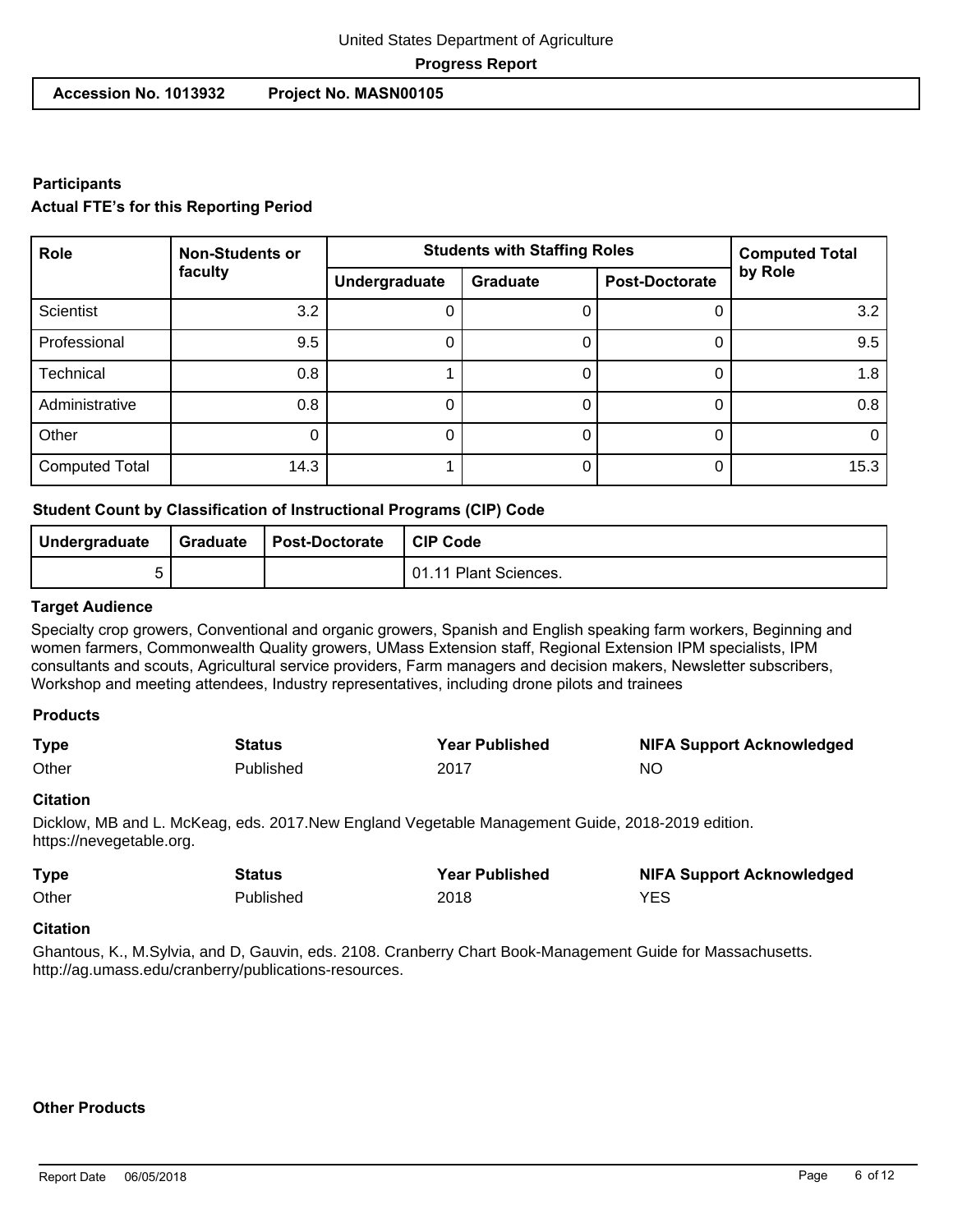#### **Product Type**

**Other** 

#### **Description**

Campbell-Nelson, K. 2017. Growing our own nitrogen, Results from 6 on-farm trials: Nutrient Management Session. New England Vegetable and Fruit Growers Conference, Manchester, NH. December 14, 2017. 200 attending.

#### **Product Type**

**Other** 

#### **Description**

Campbell-Nelson, K. 2017 Nitrogen contribution from cover crops for vegetable crop uptake. UMass Extension Research Twilight Meeting and Roundtable Discussion. South Deerfield, MA. September 5, 2017. 50 attending.

#### **Product Type**

**Other** 

#### **Description**

Cooley, D., J. Clements, E. Garofalo, S. Schloemann, and A. Tuttle. University of Massachusetts Fruit IPM Report for 2017. Volume 82, Fall, 2017. http://umassfruitnotes.com/v82n4/a3.pdf.

#### **Product Type**

**Other** 

#### **Description**

Garofalo, E.W. 2017. Moderator, Farmer to Farmer discussion, Essex City. Blueberry Growers Meeting, Westborough, MA. Nov. 5, 2017. 30 attending.

#### **Product Type**

**Other** 

#### **Description**

Garofalo, E.W. 2017. Moderator, Farmer to Farmer discussion, Essex City. Blueberry Growers Meeting, Westborough, MA. Nov. 5, 2017. 30 attending.

#### **Product Type**

**Other** 

#### **Description**

Sandler, H.A. Sprayer calibration. Pesticide Safety Meeting. April 25, 2018. Wareham, MA. 81 attending.

#### **Product Type**

**Other** 

#### **Description**

Scheufele, S.B. 2018. Growing Fall Cucumbers, Efficacy and economics of downy mildew resistant varieties. 2018 CCE ENYCHP Winter Conference. February 21, 2018. 80 attending.

#### **Product Type**

**Other** 

#### **Description**

Scheufele, S.B. 2017. Growing fall cucumbers; Efficacy and economics of downy mildew resistant varieties. New England Vegetable and Fruit Growers Conference, Manchester, NH. December 12, 2017. 150 attending.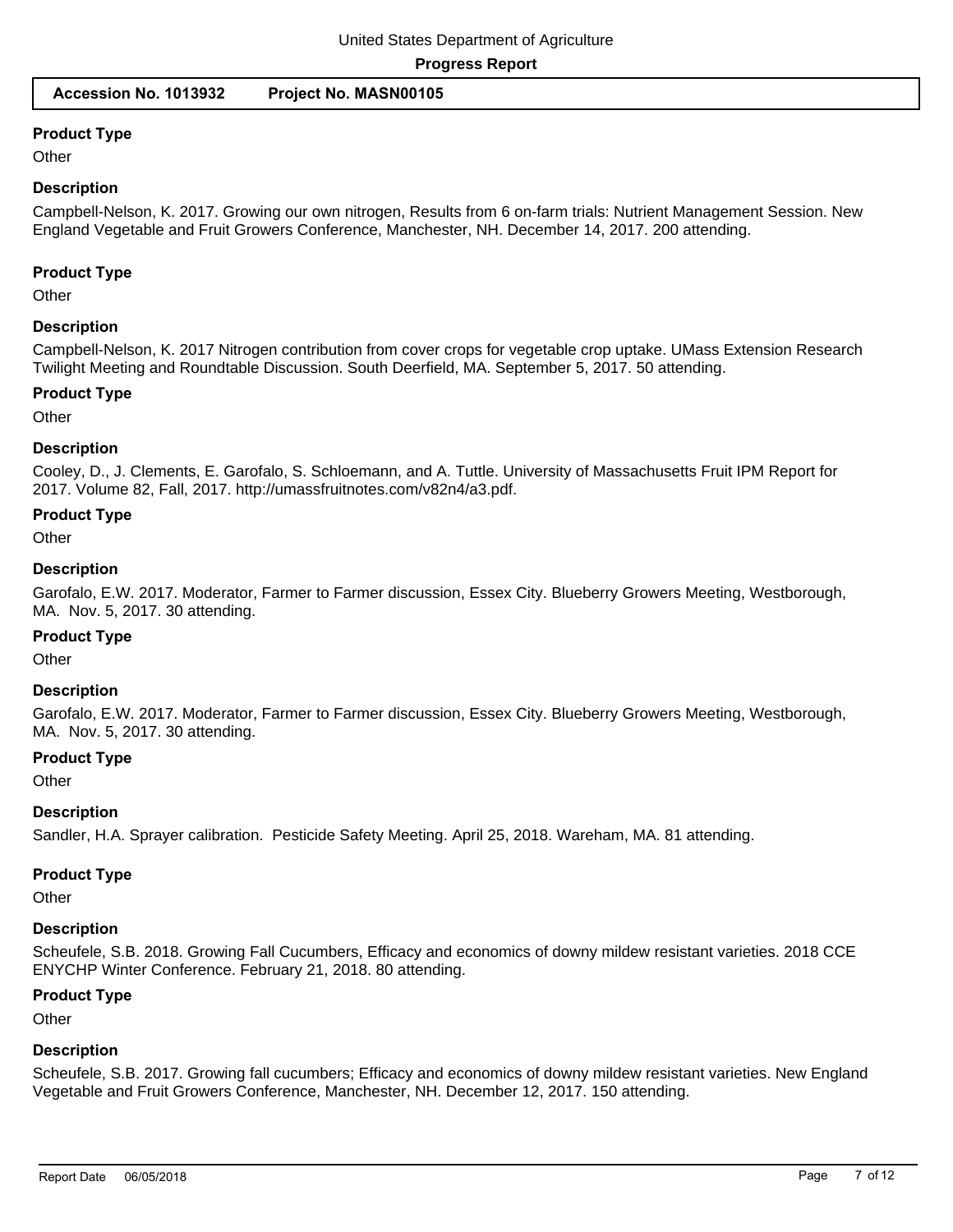#### **Product Type**

**Other** 

#### **Description**

Scheufele, S.B. 2017. Managing cucurbit downy mildew in fall cucumbers. UMass Extension Research Twilight Meeting and Roundtable Discussion. South Deerfield, MA. September 5, 2017. 50 attending.

#### **Product Type**

**Other** 

#### **Description**

Sylvia, M. Bees and Pesticides. CPS Spring meeting, Northampton, MA. March 19, 2018. 125 attending.

#### **Product Type**

**Other** 

#### **Description**

Sylvia, M. Pollinator information at Pollinator Expo, Hammond School, Onset, MA. April 21, 2018. 70 attending.

#### **Product Type**

**Other** 

#### **Description**

Sylvia, M. Worker Protection Standard trainings. UMass Cranberry Station, East Wareham, MA. March 28, April 12, and April 25, 2018. 17, 15, and 10 attendees, respectively.

#### **Product Type**

**Other** 

### **Description**

UMass Extension Staff. April 10, 11,and 12, 2018. Fruit Twilight Meetings. Timely pest management and horticultural updates. 135 attending.

#### **Product Type**

**Other** 

#### **Description**

Sandler, H.A. and K.M. Ghantous. 2018. Pest management on new cranberry plantings: Horticultural, regulatory, and economic drivers. International IPM Symposia Proceedings, p.97. https://ipmsymposium.org/2018/Documents/IPMSymp18\_Full\_Program\_with\_Abstracts.pdf.

# **Product Type**

**Other** 

# **Description**

Cranberry Newsletter (230 subscribers). Ghantous, Sylvia, and Sandler. Vol 18-19, 5 issues during reporting period. http://ag.umass.edu/cranberry/newsletters.

# **Product Type**

**Other** 

# **Description**

Fruit Notes. (330 subscribers). Autio, editor. Cooley, Clements contributors. 4 issues per year. https://ag.umass.edu/fruit/publications/fruit-notes.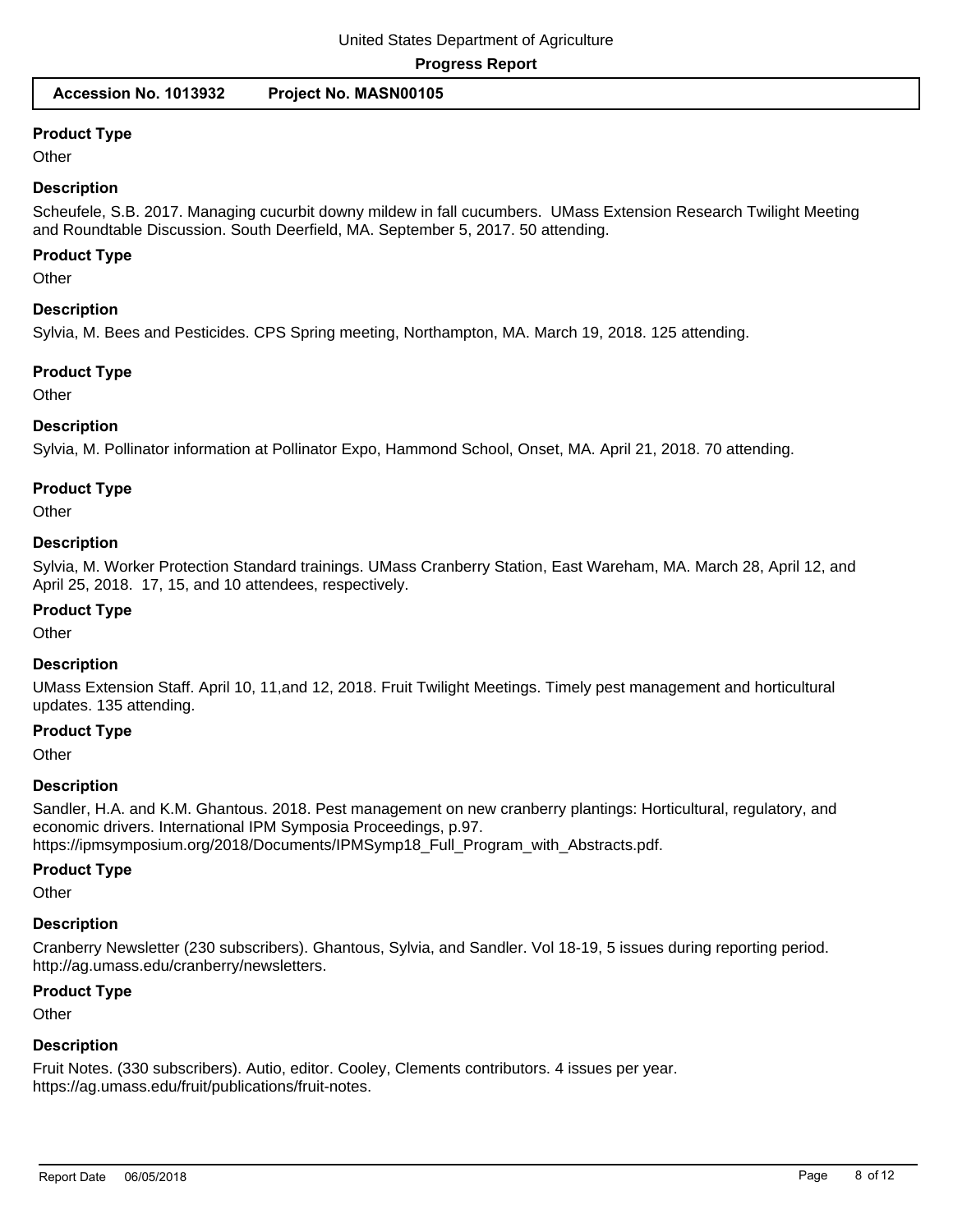# **Product Type**

**Other** 

#### **Description**

Healthy Fruit (175 subscribers). 9 issues during this reporting period: https://ag.umass.edu/fruit/healthy-fruit-archive.

#### **Product Type**

**Other** 

#### **Description**

IPM Berry Blast (456 subscribers) – 6 issues during this reporting period https://ag.umass.edu/fruit/ipm-berry-blast.

#### **Product Type**

**Other** 

#### **Description**

Veg Notes. (>2800 subscribers). Campbell-Nelson, Scheufele, and McKeag. Vol 29-30, 11 issues during this reporting period. https://ag.umass.edu/vegetable/newsletters.

#### **Product Type**

**Other** 

#### **Description**

Averill, A. Scale, False blossom and blunt-nosed leafhopper. Research and Extension Update Meeting, January 18, 2018. Plymouth, MA. 196 attending.

#### **Product Type**

**Other** 

#### **Description**

Schloemann, S.G. 2018. Spotted Wing Drosophila Management Update. Rhode Island Fruit Growers Assoc., URI Extension. Ward's Berry Farm, Sharon, MA. April 24, 2018. 45 attending.

# **Product Type**

**Other** 

#### **Description**

Clements, J. et al. 2017. "Massachusetts Fruit IPM Report." 79th Annual New England, New York and Canadian Fruit Pest Management Workshop/Working Group. October 24-25 Burlington, VT. App. 65 attending. http://www.northeastipm.org/neipm/assets/File/TFWG-Massachusetts-Clements.pdf.

#### **Product Type**

**Other** 

# **Description**

Clements, J. 2018. "New Apple Plantings: Rootstocks and Other Decisions." Wisconsin Fresh Fruit & Vegetable Conference. January 22-23, 2018, The Dells, WI. 85 attending.

# **Product Type**

**Other** 

# **Description**

Garofalo, E.W. 2017. Disease Forecast Models: When Climate Changes the Rules. Stockbridge School of Agric. Seminar, Dec. 4, 2017. 25 attending.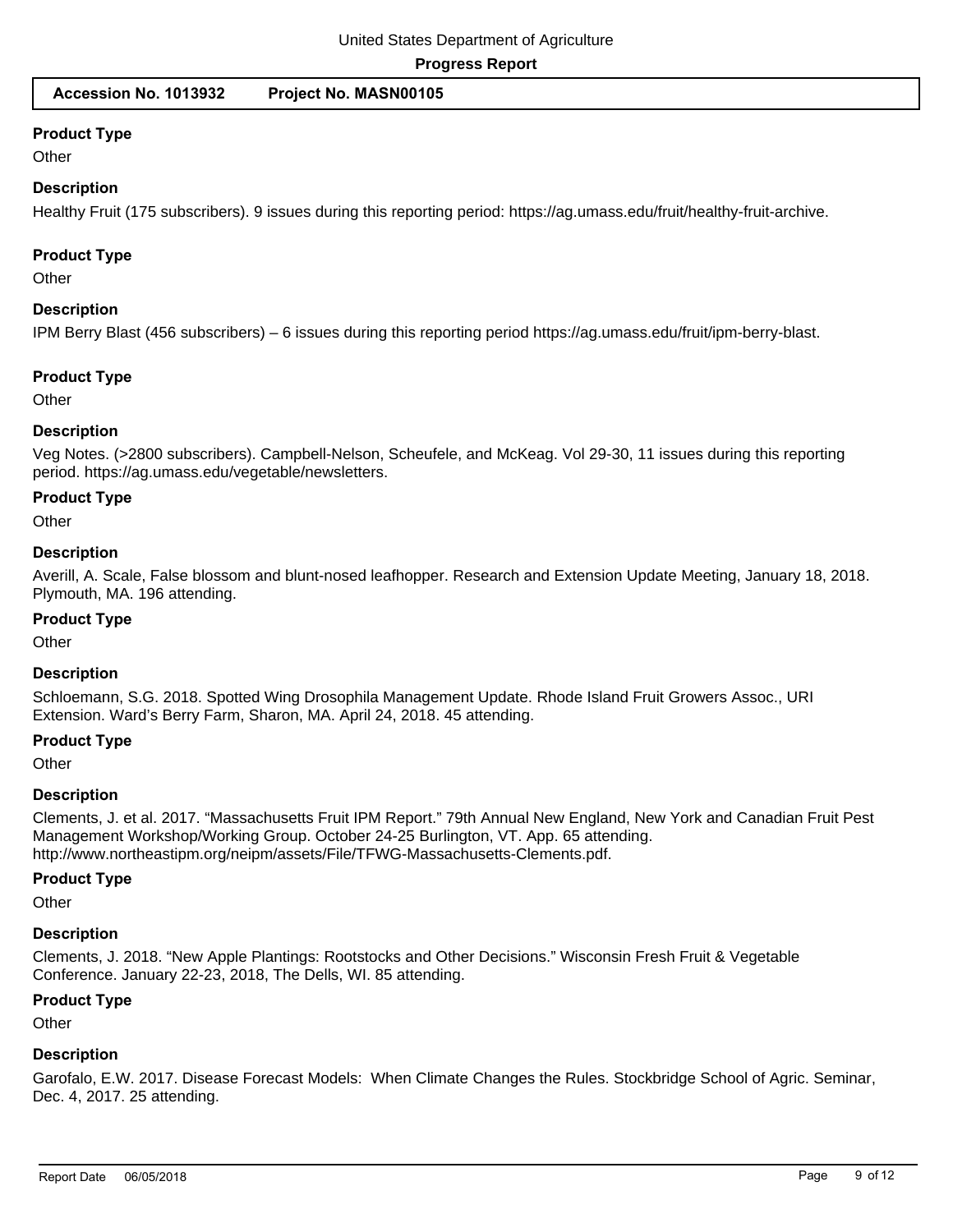#### **Product Type**

**Other** 

#### **Description**

Garofalo, E.W. 2017. Disease Forecast Models: When Climate Changes the Rules. New England Vegetable and Fruit Conference Poster Session. Dec. 13, 2017. Manchester, NH. 100+ attending.

#### **Product Type**

**Other** 

#### **Description**

Garofalo, E.W. 2017. Tree Fruit IPM Workshop. Sixteen Acres Farm, Springfield, MA. March 17, 2018. 28 attending.

#### **Product Type**

**Other** 

#### **Description**

Scheufele, S.B. 2017. Alternative strategies for managing cabbage aphid in fall brassicas. UMass Extension Research Twilight Meeting and Roundtable Discussion. South Deerfield, MA, September 5, 2017. 50 attending.

#### **Product Type**

**Other** 

#### **Description**

Scheufele, S.B. 2017. Brassica Pest Management. Growing Better Brassicas, Cornell Cooperative Extension of Eastern NY-Commercial Horticulture Program. Saratoga Springs, NY. November 7, 2017. 70 attending.

#### **Product Type**

**Other** 

#### **Description**

Schloemann, S.G. 2017. Organic IPM for Strawberries, Maine Organic Farmers & Growers Assoc. Farmer to Farmer Conference. Point Lookout, Northport, ME. Nov. 5, 2017. 30 attending.

### **Product Type**

**Other** 

#### **Description**

Campbell-Nelson, K. 2017. Nitrogen Management for Vegetable Farmers: Organic Session. New England Vegetable and Fruit Growers Conference, Manchester, NH. December 13, 2017. 290 attending.

#### **Product Type**

**Other** 

#### **Description**

Ghantous, K. and M. Sylvia. Resistance management in cranberry. Research and Extension Update, January 18, 2018. Plymouth, MA, 196 attending and Pesticide Safety Meeting, April 25, 2018, Wareham, MA, 81 attending.

#### **Product Type**

**Other** 

#### **Description**

Sylvia, M. Weevil, bee, and cranberry fruitworm update. Research and Extension Update, January 18, 2018. Plymouth, MA, 196 attending.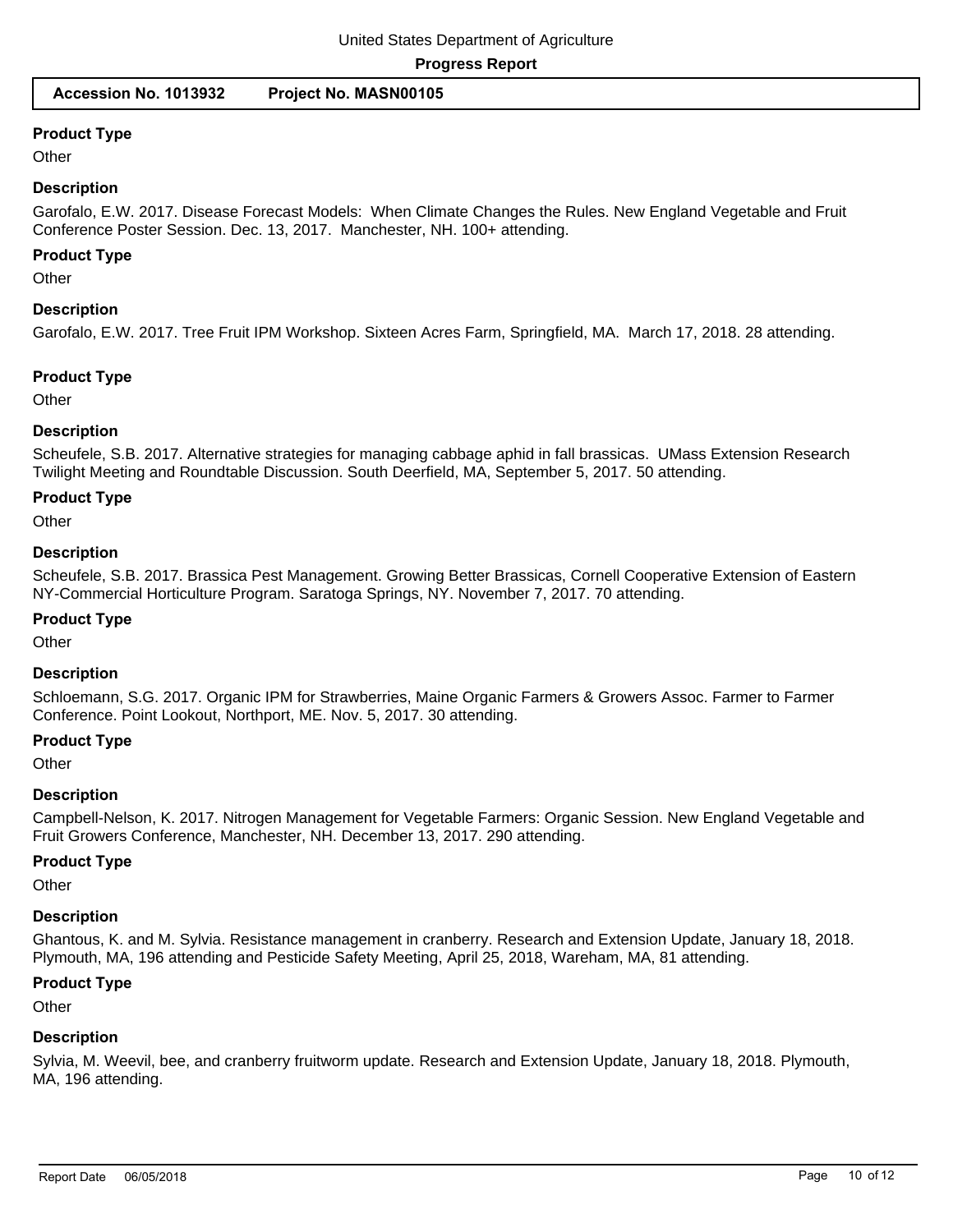#### **Product Type**

**Other** 

#### **Description**

Sylvia, M. Fungus and fruit rot-Sampling and Diagnosis. Pesticide Safety Meeting, April 25, 2018. Wareham, MA. 81 attending.

#### **Product Type**

**Other** 

#### **Description**

Clements, J. and E. Garofalo. 2017. "iPiPE Northeast Apple Crop Pest Program." 79th Annual New England, New York and Canadian Fruit Pest Management Workshop/Working Group. Oct. 24-25. 65 attending. http://www.northeastipm.org/neipm/assets/File/TFWG-Clements-iPiPE-Northeast-Apple-Crop-Pest-Program.pdf.

#### **Product Type**

**Other** 

#### **Description**

Clements, J. and E. Garofalo. 2017. "iPiPE Northeast Apple Crop Pest Program." Great Lakes Fruit Workers. November 1-2, 2017, Port Huron, MI. App. 45 attending and published in Proceedings of the Great Lakes Fruit Workers.

#### **Product Type**

**Other** 

#### **Description**

Clements, J. and E. Garofalo. iPiPE Northeast Apple Crop-Pest Program (CPP). Fruit Notes, Volume 83, Winter, 2018. http://www.umassfruitnotes.com/v83n1/a1.pdf.

#### **Product Type**

**Other** 

#### **Description**

Foley, N., J. Clements, E. Garofalo and P. O'Connor. 2018. "Innovating Apple Pest Data Incidence Collection." iPiPE Mixer, February 6-7, 2018, Raleigh, NC. 55 attending.

#### **Product Type**

**Other** 

#### **Description**

Clements, J., D. Cooley, and E. Garofalo. 2017. "2017 UMass RIMpro Advisory Service." 79th Annual New England, New York and Canadian Fruit Pest Management Workshop/Working Group. App. 65 attending. http://www.northeastipm.org/neipm/assets/File/TFWG-Clements-2017-UMass-RIMpro-Advisory-Service.pdf.

#### **Product Type**

**Other** 

#### **Description**

Clements, J., D. Cooley, and E. Garofalo. "2017 UMass RIMpro Advisory Service." Great Lakes Fruit Workers. November 1-2, 2017, Port Huron, MI. App. 45 attending and published in the Proceedings of the Great Lakes Fruit Workers.

#### **Product Type**

**Other** 

### **Description**

Clements, J., D. Cooley, and E. Garofalo. 2017 UMass RIMpro Advisory Service. Fruit Notes, Volume 83, Winter,